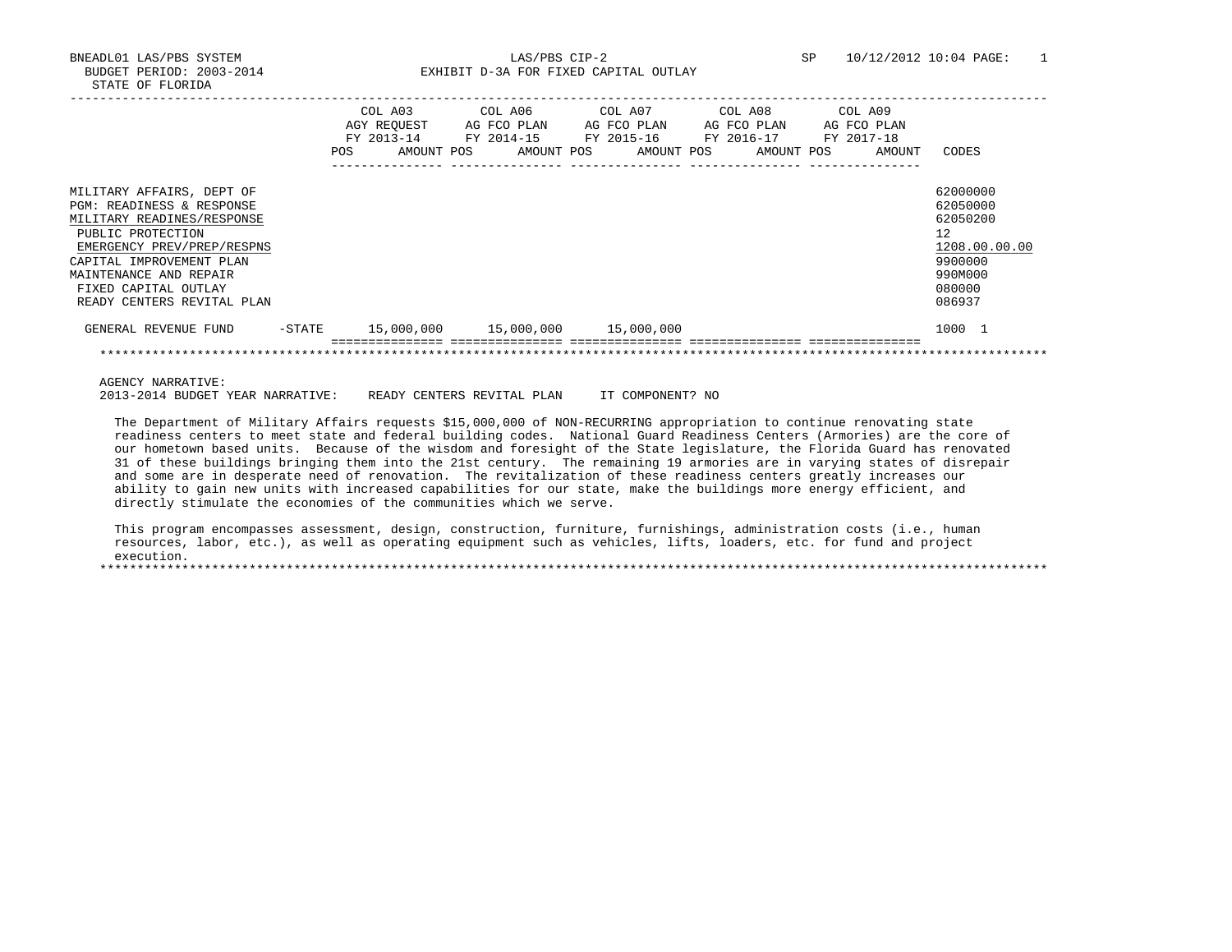BNEADL01 LAS/PBS SYSTEM LAS/PBS CIP-2 SP 10/12/2012 10:04 PAGE: 2 BUDGET PERIOD: 2003-2014 **EXHIBIT D-3A FOR FIXED CAPITAL OUTLAY** 

|                                                                                                                                                                                                                                                                                                                                                                                                                                                                                                                                                                                                                                                                                                                                                                                                                                                                                                                                                                                                                                                                                                                                                                                                                                                                                              | COL A03<br>AGY REQUEST AG FCO PLAN |                                                                      | COL A06    |  | COL A07<br>AG FCO PLAN |  | COL A08<br>AG FCO PLAN | COL A09 | AG FCO PLAN |                                                                                                             |
|----------------------------------------------------------------------------------------------------------------------------------------------------------------------------------------------------------------------------------------------------------------------------------------------------------------------------------------------------------------------------------------------------------------------------------------------------------------------------------------------------------------------------------------------------------------------------------------------------------------------------------------------------------------------------------------------------------------------------------------------------------------------------------------------------------------------------------------------------------------------------------------------------------------------------------------------------------------------------------------------------------------------------------------------------------------------------------------------------------------------------------------------------------------------------------------------------------------------------------------------------------------------------------------------|------------------------------------|----------------------------------------------------------------------|------------|--|------------------------|--|------------------------|---------|-------------|-------------------------------------------------------------------------------------------------------------|
|                                                                                                                                                                                                                                                                                                                                                                                                                                                                                                                                                                                                                                                                                                                                                                                                                                                                                                                                                                                                                                                                                                                                                                                                                                                                                              | POS                                | FY 2013-14 FY 2014-15 FY 2015-16 FY 2016-17 FY 2017-18<br>AMOUNT POS | AMOUNT POS |  | AMOUNT POS             |  | AMOUNT POS             |         | AMOUNT      | CODES                                                                                                       |
| MILITARY AFFAIRS, DEPT OF<br>PGM: READINESS & RESPONSE<br>FED/STATE COOPERATIVE AGRM<br>PUBLIC PROTECTION<br>EMERGENCY PREV/PREP/RESPNS<br>CAPITAL IMPROVEMENT PLAN<br>SPECIAL PURPOSE<br>FIXED CAPITAL OUTLAY<br>DESIGN-INF SQD BTLE COURSE<br>FEDERAL GRANTS TRUST FUND -FEDERL                                                                                                                                                                                                                                                                                                                                                                                                                                                                                                                                                                                                                                                                                                                                                                                                                                                                                                                                                                                                            |                                    | 500,000                                                              |            |  |                        |  |                        |         |             | 62000000<br>62050000<br>62050500<br>12<br>1208.00.00.00<br>9900000<br>990S000<br>080000<br>087012<br>2261 3 |
|                                                                                                                                                                                                                                                                                                                                                                                                                                                                                                                                                                                                                                                                                                                                                                                                                                                                                                                                                                                                                                                                                                                                                                                                                                                                                              |                                    |                                                                      |            |  |                        |  |                        |         |             |                                                                                                             |
| **********************************<br><b>AGENCY NARRATIVE:</b><br>2013-2014 BUDGET YEAR NARRATIVE: DESIGN-INF SOD BTLE COURSE IT COMPONENT? NO                                                                                                                                                                                                                                                                                                                                                                                                                                                                                                                                                                                                                                                                                                                                                                                                                                                                                                                                                                                                                                                                                                                                               |                                    |                                                                      |            |  |                        |  |                        |         |             |                                                                                                             |
| The Department of Military Affairs requests \$500,000 of NON-RECURRING appropriation to design an Automated Infantry<br>Squad Battle Course (ISBC) at Camp Blanding Joint Training Center (CBJTC), Clay County.<br>This project is required to comply with the Training and Doctrine Command approved urban operations training strategy.<br>The tasks conducted on this range are critical to the survival and success of soldiers in today's contemporary operating<br>environment. The ISBC is a range where dismounted infantry soldiers/squads can conduct training exercises in offense,<br>defense and retrograde that incorporate the critical training maneuvers of ambush, movement to contact, attack, raid,<br>retrograde, defend, and reconnaissance/security. The soldiers, squads, and platoons will train to standards on the tasks<br>necessary to make them successful on the battle field.<br>There is no certified Infantry Squad Battle Course within 4 hours drive of Camp Blanding.<br>If this project is not provided, FLARNG personnel will continue to be inadequately trained in the basic infantry skills<br>of platoon level fire and maneuver, which is a critical step to improve the survivability of deployed troops in the<br>Global War on Terror (GWOT). |                                    |                                                                      |            |  |                        |  |                        |         |             |                                                                                                             |
| This location will support the community for community activities as well as National Guard requirements.<br>This project will be federally funded at 100% of the total project cost and will require no state matching funds.                                                                                                                                                                                                                                                                                                                                                                                                                                                                                                                                                                                                                                                                                                                                                                                                                                                                                                                                                                                                                                                               |                                    |                                                                      |            |  |                        |  |                        |         |             |                                                                                                             |
| DESIGN-MOD REC FIRE RANGE                                                                                                                                                                                                                                                                                                                                                                                                                                                                                                                                                                                                                                                                                                                                                                                                                                                                                                                                                                                                                                                                                                                                                                                                                                                                    |                                    |                                                                      |            |  |                        |  |                        |         |             | 087013                                                                                                      |

2013-2014 BUDGET YEAR NARRATIVE: DESIGN-MOD REC FIRE RANGE IT COMPONENT? NO

 The Department of Military Affairs requests \$500,000 of NON-RECURRING appropriation to design a Modified Record Fire range (MRFR) at Camp Blanding Joint Training Center (CBJTC), Clay County. This project is required to comply with basic weapons qualification and familiarization for ARNG troops at Camp Blanding.

Current Automated Record Fire Range facilities at Camp Blanding cannot accommodate the volume of soldiers utilizing the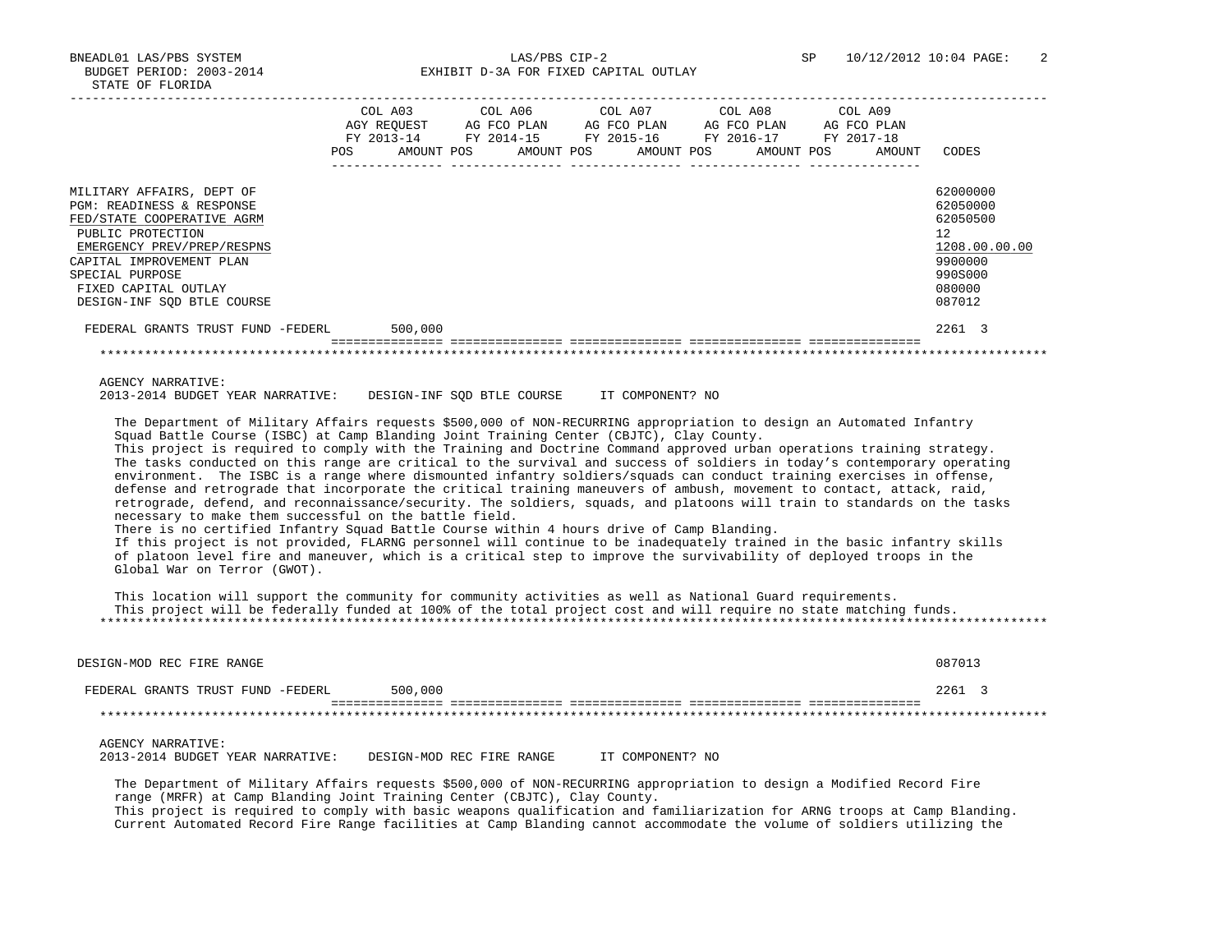BUDGET PERIOD: 2003-2014 **EXHIBIT D-3A FOR FIXED CAPITAL OUTLAY** 

|                                                                                                                                                                                                                                                                                                                                                                                                                                                                                                                                                                                              | COL A03     | COL A06                    | COL A07                                                              | COL A08                  | COL A09     |                                                                               |
|----------------------------------------------------------------------------------------------------------------------------------------------------------------------------------------------------------------------------------------------------------------------------------------------------------------------------------------------------------------------------------------------------------------------------------------------------------------------------------------------------------------------------------------------------------------------------------------------|-------------|----------------------------|----------------------------------------------------------------------|--------------------------|-------------|-------------------------------------------------------------------------------|
|                                                                                                                                                                                                                                                                                                                                                                                                                                                                                                                                                                                              | AGY REQUEST | AG FCO PLAN AG FCO PLAN    |                                                                      | AG FCO PLAN              | AG FCO PLAN |                                                                               |
|                                                                                                                                                                                                                                                                                                                                                                                                                                                                                                                                                                                              | POS         | AMOUNT POS                 | FY 2013-14 FY 2014-15 FY 2015-16 FY 2016-17 FY 2017-18<br>AMOUNT POS | AMOUNT POS<br>AMOUNT POS | AMOUNT      | CODES                                                                         |
|                                                                                                                                                                                                                                                                                                                                                                                                                                                                                                                                                                                              |             |                            |                                                                      |                          |             |                                                                               |
| MILITARY AFFAIRS, DEPT OF<br>PGM: READINESS & RESPONSE<br>FED/STATE COOPERATIVE AGRM<br>PUBLIC PROTECTION<br>EMERGENCY PREV/PREP/RESPNS<br>CAPITAL IMPROVEMENT PLAN<br>SPECIAL PURPOSE                                                                                                                                                                                                                                                                                                                                                                                                       |             |                            |                                                                      |                          |             | 62000000<br>62050000<br>62050500<br>12<br>1208.00.00.00<br>9900000<br>990S000 |
| current range.<br>If this project is not provided, FLARNG personnel will not be able to accommodate the volume of soldiers currently<br>training in the basic infantry skills with weapons familiarization and qualification at Camp Blanding.<br>This location will support the community for community activities as well as National Guard requirements.<br>This project will be federally funded at 100% of the total project cost and will require no state matching funds.                                                                                                             |             |                            |                                                                      |                          |             |                                                                               |
| CONST-SCOUT/RECCE GUN COMP                                                                                                                                                                                                                                                                                                                                                                                                                                                                                                                                                                   |             |                            |                                                                      |                          |             | 087017                                                                        |
| FEDERAL GRANTS TRUST FUND -FEDERL                                                                                                                                                                                                                                                                                                                                                                                                                                                                                                                                                            |             | 16,000,000                 |                                                                      |                          |             | 2261 3                                                                        |
|                                                                                                                                                                                                                                                                                                                                                                                                                                                                                                                                                                                              |             |                            |                                                                      |                          |             |                                                                               |
| <b>AGENCY NARRATIVE:</b><br>2013-2014 BUDGET YEAR NARRATIVE:                                                                                                                                                                                                                                                                                                                                                                                                                                                                                                                                 |             | CONST-SCOUT/RECCE GUN COMP | IT COMPONENT? NO                                                     |                          |             |                                                                               |
| The Department of Military Affairs requests \$ 16,000,000 of NON-RECURRING appropriation to construct a Scout/Recce<br>Gunnery Complex at Camp Blanding Joint Training Center (CBJTC), Clay County.                                                                                                                                                                                                                                                                                                                                                                                          |             |                            |                                                                      |                          |             |                                                                               |
| The Scout/Reece Range will train and test individuals, teams, sections and squads on the skills necessary to conduct<br>individual and collective tasks. All targets are fully automated, and the event-specific target scenario will be<br>computer driven and scored from the range operations center.                                                                                                                                                                                                                                                                                     |             |                            |                                                                      |                          |             |                                                                               |
| There are no Scout/Reece Ranges within 100 miles travel distance limit that meet IBCT training requirements. If this<br>project is not provided, it will be impossible for assigned units to acquire and maintain the proficiency required for<br>combat units. This proficiency can only result from realistic training under simulated combat training. Traveling to an<br>alternate facility will result in increased cost and loss of valuable collective training time normally reserved for<br>annual training. Overall readiness will be degraded regardless of the alternative used. |             |                            |                                                                      |                          |             |                                                                               |
| This location will support the community for community activities as well as National Guard requirements. This project<br>will be federally funded at 100% of the total project cost and will require no state matching funds.                                                                                                                                                                                                                                                                                                                                                               |             |                            |                                                                      |                          |             |                                                                               |
| CONST - INF SQD BTL COURSE                                                                                                                                                                                                                                                                                                                                                                                                                                                                                                                                                                   |             |                            |                                                                      |                          |             | 087018                                                                        |
| FEDERAL GRANTS TRUST FUND -FEDERL                                                                                                                                                                                                                                                                                                                                                                                                                                                                                                                                                            |             |                            | 5,000,000                                                            |                          |             | 2261 3                                                                        |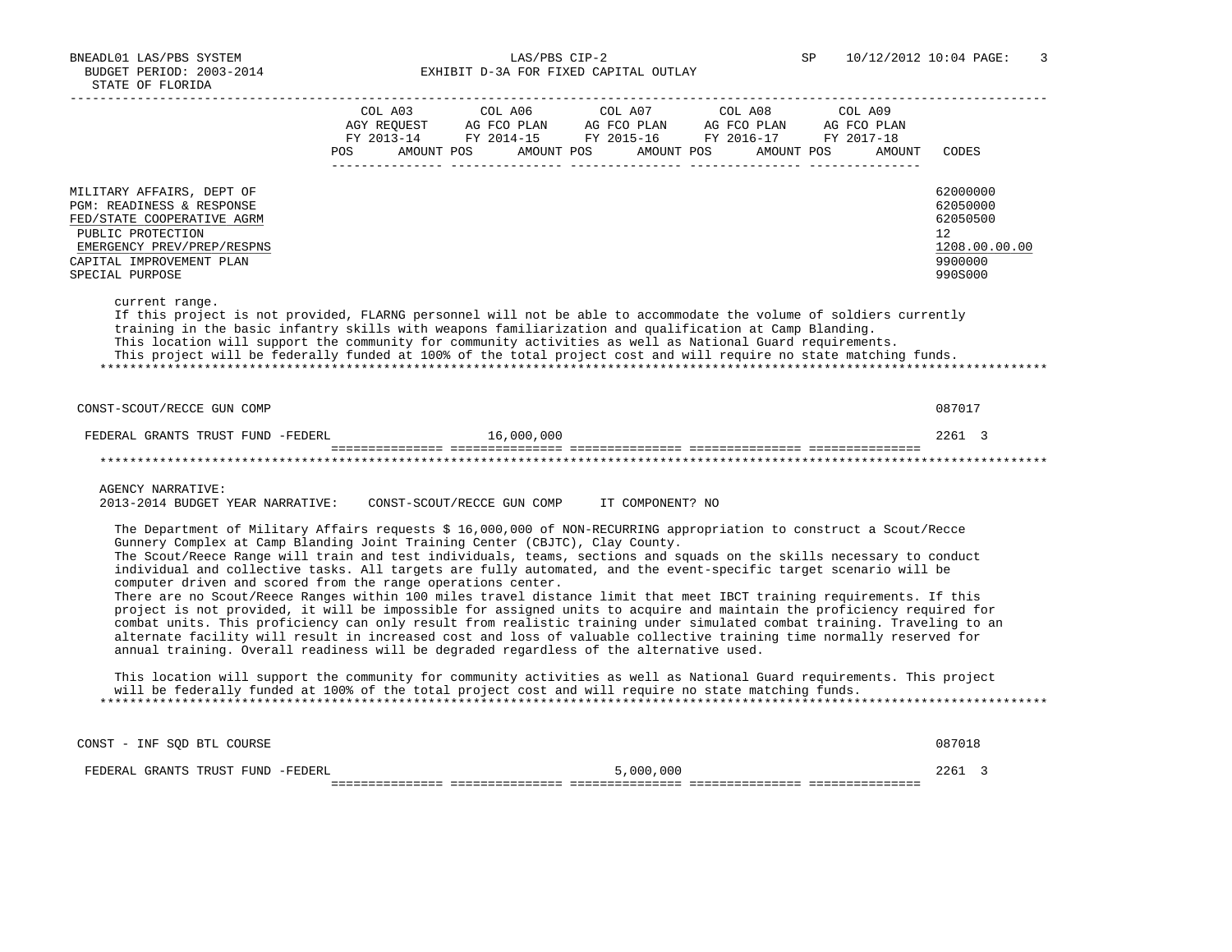BNEADL01 LAS/PBS SYSTEM LAS/PBS CIP-2 SP 10/12/2012 10:04 PAGE: 4 BUDGET PERIOD: 2003-2014 **EXHIBIT D-3A FOR FIXED CAPITAL OUTLAY** 

|                                                                                                                                                                                        | <b>POS</b> | COL A03<br>AGY REOUEST<br>FY 2013-14<br>AMOUNT POS | COL A06<br>AG FCO PLAN<br>FY 2014-15<br>AMOUNT POS | COL A07<br>FY 2015-16 | AG FCO PLAN<br>AMOUNT POS | COL A08<br>AG FCO PLAN<br>FY 2016-17<br>AMOUNT POS | COL A09<br>AG FCO PLAN<br>FY 2017-18<br>AMOUNT | CODES                                                                         |
|----------------------------------------------------------------------------------------------------------------------------------------------------------------------------------------|------------|----------------------------------------------------|----------------------------------------------------|-----------------------|---------------------------|----------------------------------------------------|------------------------------------------------|-------------------------------------------------------------------------------|
| MILITARY AFFAIRS, DEPT OF<br>PGM: READINESS & RESPONSE<br>FED/STATE COOPERATIVE AGRM<br>PUBLIC PROTECTION<br>EMERGENCY PREV/PREP/RESPNS<br>CAPITAL IMPROVEMENT PLAN<br>SPECIAL PURPOSE |            |                                                    |                                                    |                       |                           |                                                    |                                                | 62000000<br>62050000<br>62050500<br>12<br>1208.00.00.00<br>9900000<br>990S000 |

AGENCY NARRATIVE:

2013-2014 BUDGET YEAR NARRATIVE: CONST - INF SQD BTL COURSE IT COMPONENT? NO

 The Department of Military Affairs requests \$5,000,000 of NON-RECURRING appropriation to construct an Automated Infantry Squad Battle Course (ISBC) at Camp Blanding Joint Training Center (CBJTC), Clay County.

 This project is required to comply with the Training and Doctrine Command approved urban operations training strategy. The tasks conducted on this range are critical to the survival and success of soldiers in today's contemporary operating environment. The ISBC is a range where dismounted infantry soldiers/squads can conduct training exercises in offense, defense and retrograde that incorporate the critical training maneuvers of ambush, movement to contact, attack, raid, retrograde, defend, and reconnaissance/security. The soldiers, squads, and platoons will train to standards on the tasks necessary to make them successful on the battle field.

There is no certified Infantry Squad Battle Course within 4 hours drive of Camp Blanding.

 If this project is not provided, FLARNG personnel will continue to be inadequately trained in the basic infantry skills of platoon level fire and maneuver, which is a critical step to improve the survivability of deployed troops in the Global War on Terror (GWOT).

 This location will support the community for community activities as well as National Guard requirements. This project will be federally funded at 100% of the total project cost and will require no state matching funds. \*\*\*\*\*\*\*\*\*\*\*\*\*\*\*\*\*\*\*\*\*\*\*\*\*\*\*\*\*\*\*\*\*\*\*\*\*\*\*\*\*\*\*\*\*\*\*\*\*\*\*\*\*\*\*\*\*\*\*\*\*\*\*\*\*\*\*\*\*\*\*\*\*\*\*\*\*\*\*\*\*\*\*\*\*\*\*\*\*\*\*\*\*\*\*\*\*\*\*\*\*\*\*\*\*\*\*\*\*\*\*\*\*\*\*\*\*\*\*\*\*\*\*\*\*\*\*

CONST-MOD REC FIRE RANGE 687019 FEDERAL GRANTS TRUST FUND -FEDERL 5,000,000 2261 3 =============== =============== =============== =============== =============== \*\*\*\*\*\*\*\*\*\*\*\*\*\*\*\*\*\*\*\*\*\*\*\*\*\*\*\*\*\*\*\*\*\*\*\*\*\*\*\*\*\*\*\*\*\*\*\*\*\*\*\*\*\*\*\*\*\*\*\*\*\*\*\*\*\*\*\*\*\*\*\*\*\*\*\*\*\*\*\*\*\*\*\*\*\*\*\*\*\*\*\*\*\*\*\*\*\*\*\*\*\*\*\*\*\*\*\*\*\*\*\*\*\*\*\*\*\*\*\*\*\*\*\*\*\*\* AGENCY NARRATIVE: 2013-2014 BUDGET YEAR NARRATIVE: CONST-MOD REC FIRE RANGE IT COMPONENT? NO The Department of Military Affairs requests \$ 5,000,000 of NON-RECURRING appropriation to construct a Modified Record Fire range (MRFR) at Camp Blanding Joint Training Center (CBJTC), Clay County. This project is required to comply with basic weapons qualification and familiarization for ARNG troops at Camp Blanding. Current Automated Record Fire Range facilities at Camp Blanding cannot accommodate the volume of soldiers utilizing the current range. If this project is not provided, FLARNG personnel will not be able to accommodate the volume of soldiers currently training in the basic infantry skills with weapons familiarization and qualification at Camp Blanding.

 This location will support the community for community activities as well as National Guard requirements. This project will be federally funded at 100% of the total project cost and will require no state matching funds.

\*\*\*\*\*\*\*\*\*\*\*\*\*\*\*\*\*\*\*\*\*\*\*\*\*\*\*\*\*\*\*\*\*\*\*\*\*\*\*\*\*\*\*\*\*\*\*\*\*\*\*\*\*\*\*\*\*\*\*\*\*\*\*\*\*\*\*\*\*\*\*\*\*\*\*\*\*\*\*\*\*\*\*\*\*\*\*\*\*\*\*\*\*\*\*\*\*\*\*\*\*\*\*\*\*\*\*\*\*\*\*\*\*\*\*\*\*\*\*\*\*\*\*\*\*\*\*